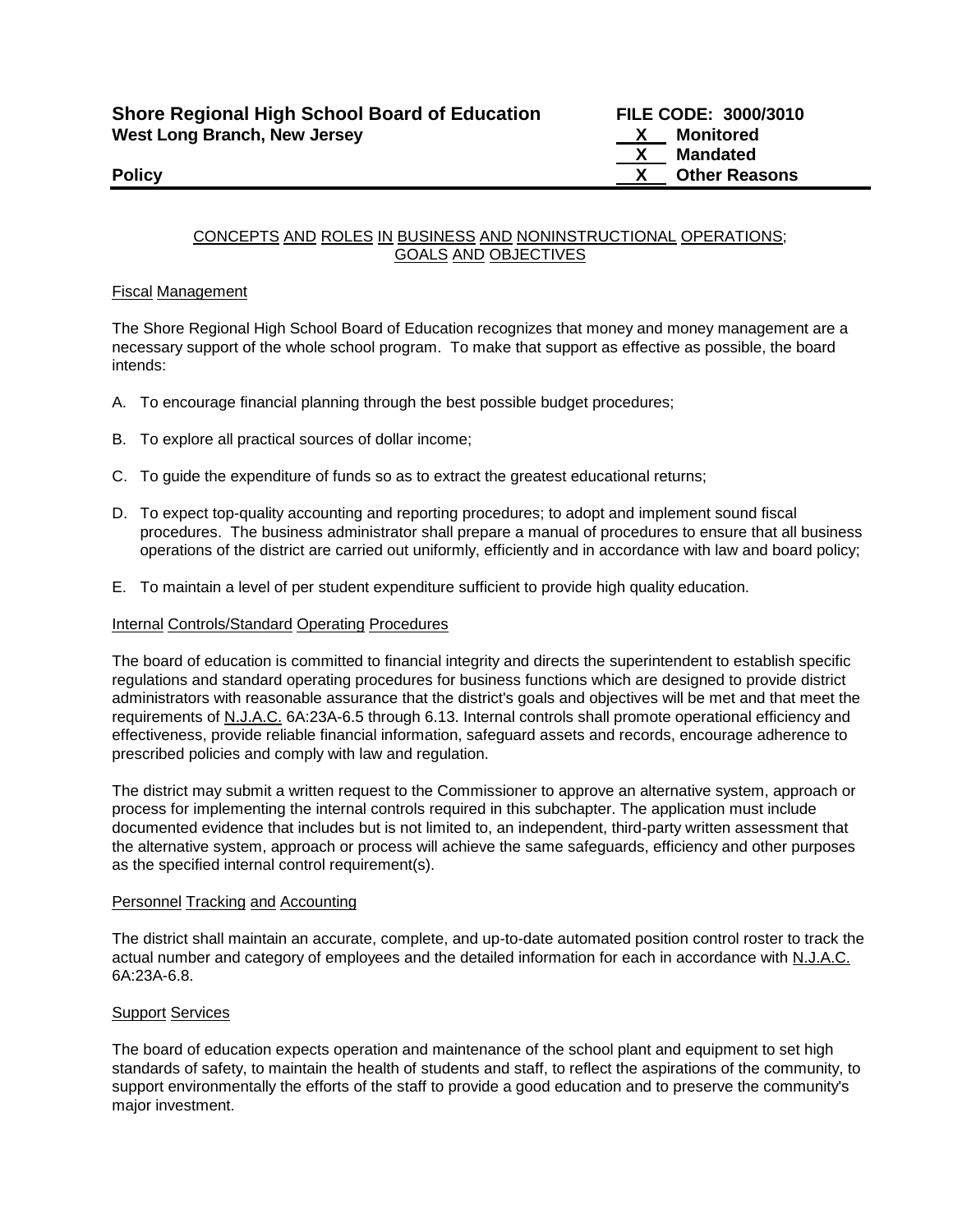## CONCEPTS AND ROLES IN BUSINESS AND NONINSTRUCTIONAL OPERATIONS; GOALS AND OBJECTIVES (continued)

In order to provide services that sufficiently support the educational program, the board establishes as broad goals:

- A. To provide a physical environment for teaching and learning that is safe and pleasant for students, staff, and public;
- B. To provide safe transportation for eligible students;
- C. To make nutritious meals available to students;
- D. To provide resources, facilities and assistance to meet the needs of the educational program as they develop.

#### Long-Range Plans

In compliance with law, the superintendent will develop a five-year comprehensive maintenance plan. The board will review this plan and the district's long-range facilities plan annually, and will revise them as necessary with the advice of the superintendent.

| Adopted:             | September 23, 2010 |
|----------------------|--------------------|
| NJSBA Review/Update: | March 2012         |
| Readopted:           | July 26, 2012      |

#### Key Words

Concepts and Roles in Business, Noninstructional Operations, Goals and Objectives in Business and Noninstructional Operations, Planning, Business

| Legal References: N.J.S.A. 2C:30-4 |                                                   | Disbursement of public moneys, incurrence of obligations                               |
|------------------------------------|---------------------------------------------------|----------------------------------------------------------------------------------------|
|                                    |                                                   | in excess of appropriation                                                             |
|                                    | N.J.S.A. 18A:4-14                                 | Uniform system of bookkeeping for school districts                                     |
|                                    | N.J.S.A. 18A:17-14.1                              | Appointment of school business administrator; duties;                                  |
|                                    | through $-14.3$                                   | subcontracting; tenure acquisition                                                     |
|                                    | N.J.S.A. 18A:17-24.1                              | Sharing of superintendent, school business administrator;                              |
|                                    |                                                   | procedure                                                                              |
|                                    |                                                   | N.J.S.A. 18A:18A-1 et seq. Public School Contracts Law                                 |
|                                    | N.J.S.A. 18A:20-1 et seq.                         | Title in board of education                                                            |
|                                    | N.J.S.A. 18A:33-1 et seq.                         | Facilities in general                                                                  |
|                                    | N.J.S.A. 18A:39-1 et seq.                         | Transportation to and from schools                                                     |
|                                    | N.J.S.A. 40A:65-1 et seq.                         | Uniformed Shared Service and Consolidation Act                                         |
|                                    | N.J.A.C. 2:36-1.1 et seq.                         | <b>Child Nutrition Programs</b>                                                        |
|                                    | N.J.A.C. 6A:9-12.1 et. seq.                       | Requirements for administrative certification                                          |
|                                    | See particularly:                                 |                                                                                        |
|                                    | <u>N.J.A.C</u> . 6A:9-12.1, -12.2,-12.3(d), -12.7 |                                                                                        |
|                                    |                                                   | N.J.A.C. 6A:23A-1.1 et seq. Fiscal accountability, efficiency and budgeting procedures |
|                                    | N.J.A.C. 6A:23A-6.5                               | Segregation of duties; organization structure                                          |
|                                    | through 6.13                                      |                                                                                        |
|                                    | See particularly:                                 |                                                                                        |
|                                    | N.J.A.C. 6A:23A-6.7, -6.8                         |                                                                                        |
|                                    | N.J.A.C. 6A:26-1.1et seq.                         | <b>Educational Facilities</b>                                                          |
|                                    | <u>N.J.A.C.</u> 6A:27-1.1et seq.                  | <b>Student Transportation</b>                                                          |
|                                    |                                                   |                                                                                        |